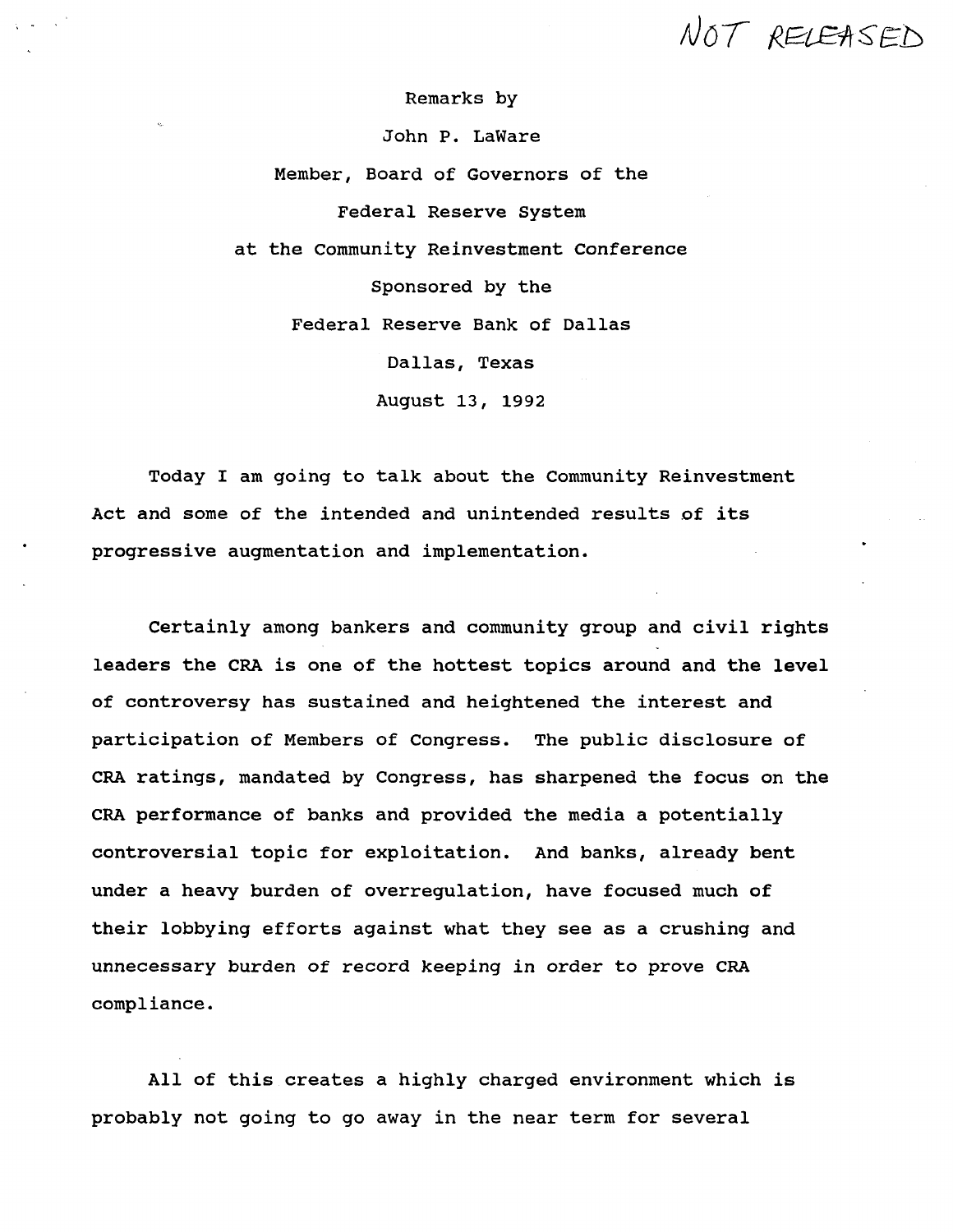**reasons which I will get to a bit later. For now, let's step back a bit from the controversy and take an objective look at CRA — what it is and what it is not.**

**At first glance the CRA is a rather simple straightforward statute only a few pages long. The law formally establishes the obligation of banks to help meet the credit needs of the entire community. That obligation is inherent in the charters granted to banks which require that they meet the convenience and needs of the communities in which they operate. CRA makes that obligation an affirmative one by requiring banks to deliberately and specifically assess and help satisfy the legitimate credit needs in low and moderate income neighborhoods just as they presumably do in more affluent ones.**

**But it is just as important to understand what CRA does not require.**

- **It does not require banks to make bad loans.**
- **It does not require banks to make loans at rates below**  $\frac{1}{2}$ **market.**
- **It does not require banks to make charitable contributions.**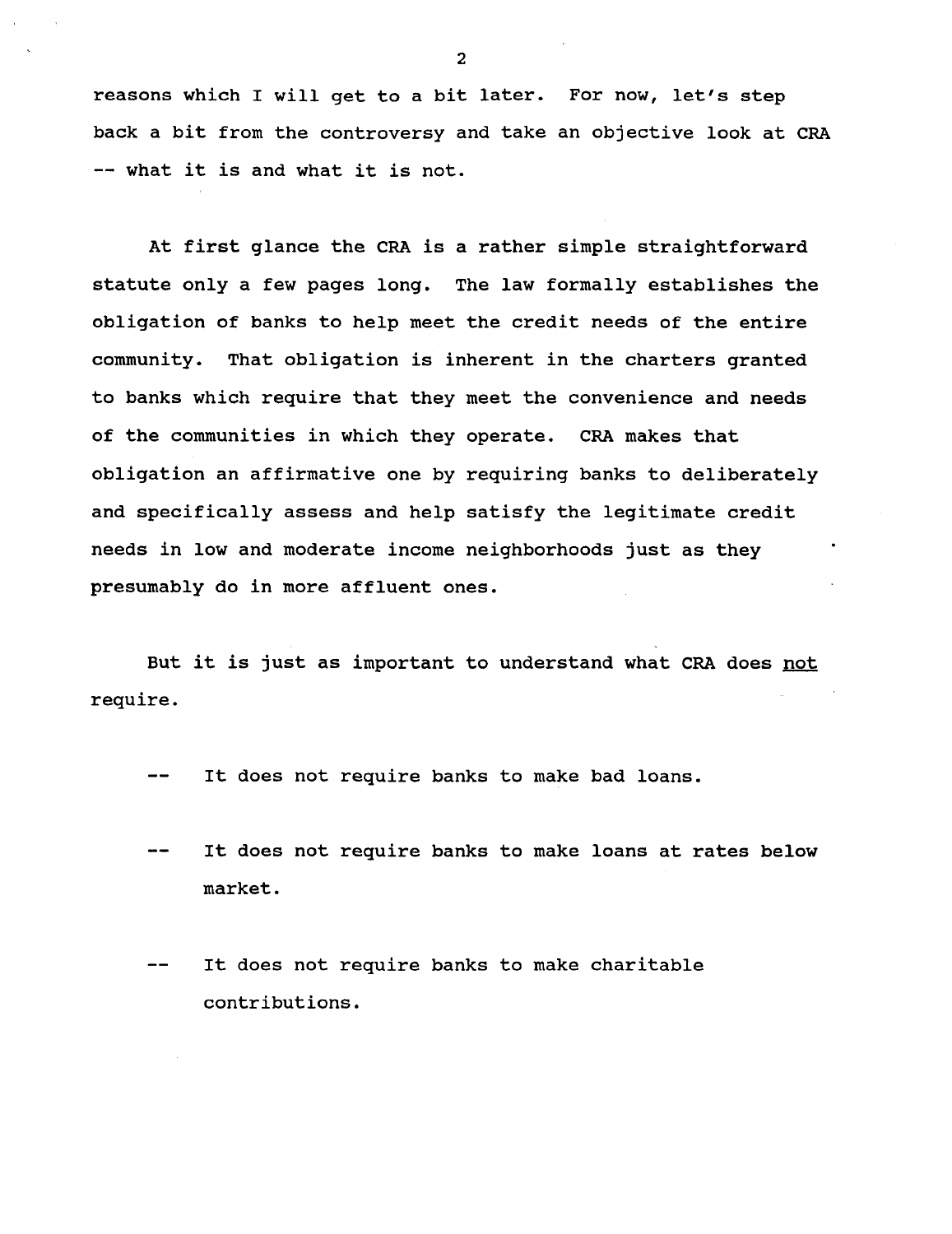- **It does not require banks to make every type of loan or**  $-$ **to try to meet all of a community's credit needs by itself.**
- **It does not require a specific number of loans or specific percentages of loans to various kinds of borrowers.**

**It is not an attempt at credit allocation.**

**Those "it is nots" need to be remembered by both bankers and regulators if we are to keep CRA in perspective.**

**I am sure most of you are aware of Peter Uberroth's efforts to organize the rebuilding of the devastated neighborhoods in Los Angeles. He has appealed for broad corporate support and investment on the grounds that it is "good business" to rehabilitate the physical structures and assist the inhabitants of the neighborhoods and the operators of local businesses.**

**I am personally firmly convinced, based on my own direct experience in New York and Boston, that an intelligently managed CRA compliance effort is good business and can be satisfactorily profitable. Now, let's examine that statement in the context of what the statute and related regulations require banks to do.**

**1; Make a conscious assessment of community credit needs by contacting individuals and organizations in the**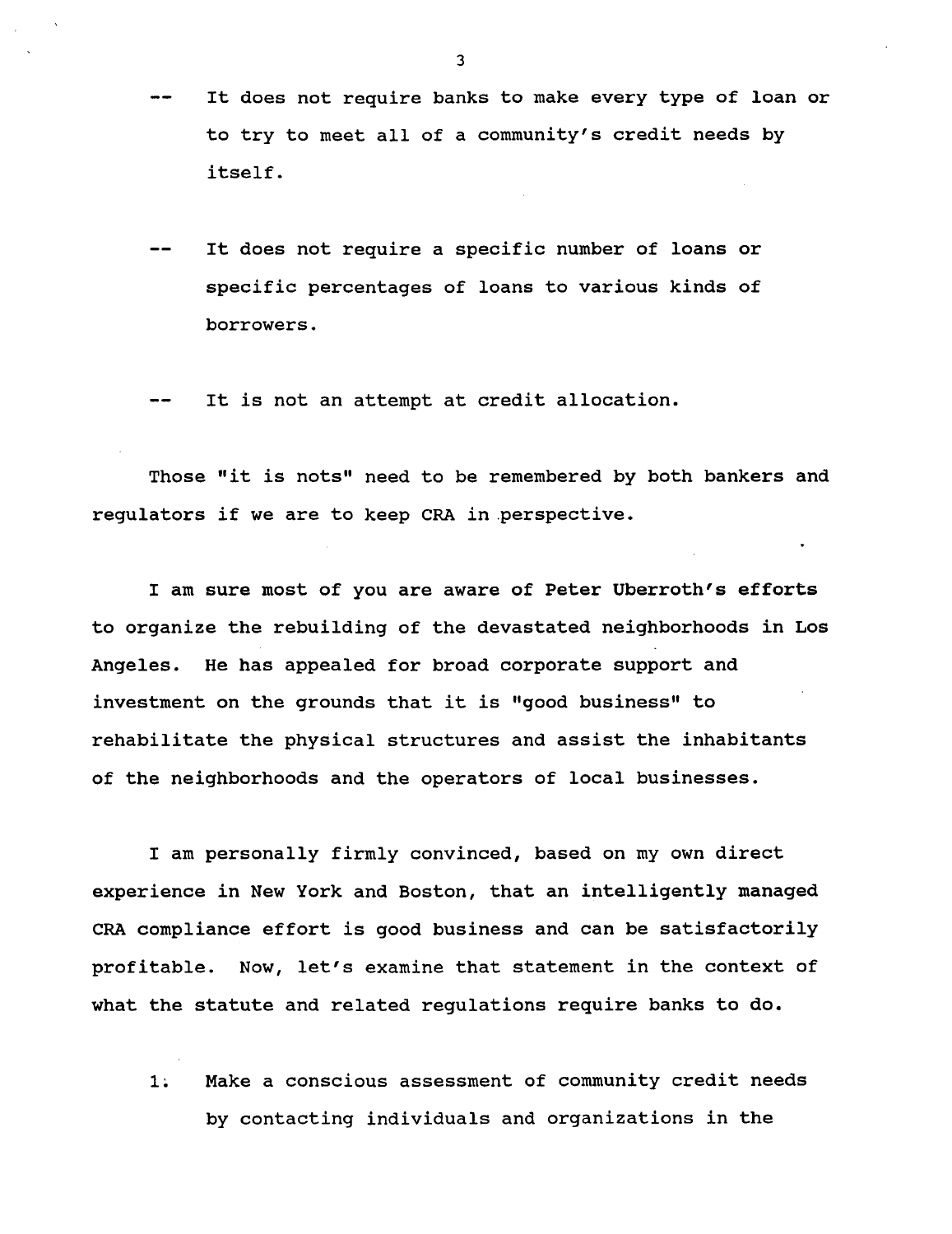**targeted community, including low and moderate income neighborhoods.**

- **2. Develop products designed to help meet those particular needs.**
- **3. Market those products throughout the community, including to low and moderate income areas.**
- **4. Establish mechanisms for senior management and the board of directors to monitor and oversee the CRA program as they do other parts of the bank's operation.**

**That doesn't sound like heavy lifting. In fact, it sounds like normal business practice. The difference is that it is specifically directed at that part of the community often overlooked — the low and moderate income sector. Many banks, including both of the ones I have been associated with, have followed those good business practices and in the process have generated good profitable business with no greater incidence of loss than in other business lines.**

**Conferences, like this one sponsored by the Federal Reserve Bank of Dallas and other Reserve Banks across the country, have helped bankers to get acquainted with a variety of approaches to sound lending programs in low and moderate income neighborhoods.**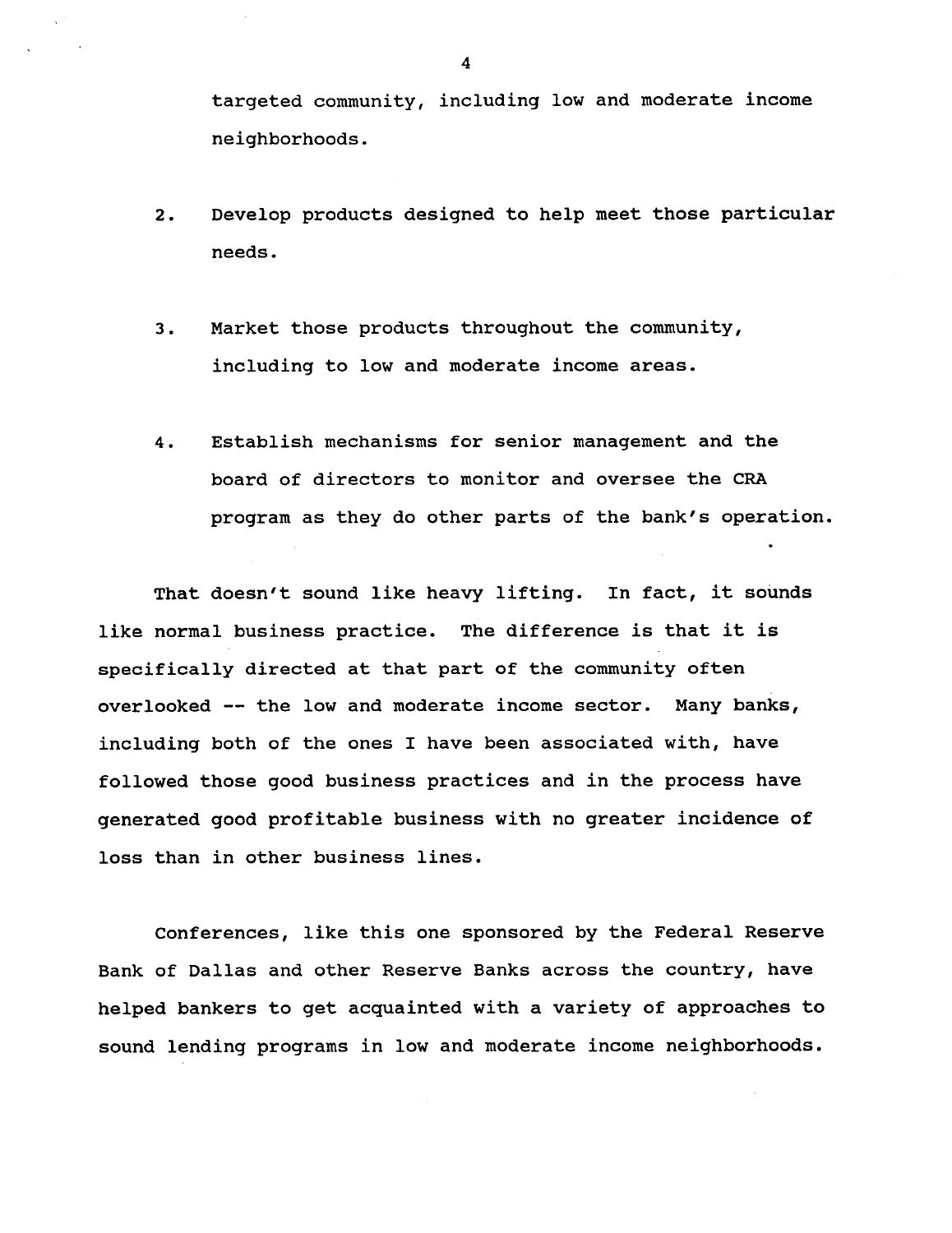**A particularly effective way to address CRA issues is through community development lending and investment. Publicprivate partnerships are useful tools which enable banks to share loan and investment participation with local, state, or federal agencies. Those partnerships often make possible projects which neither the public nor the private sector could accomplish alone. Partnerships sometimes offer special access to credit enhancements which can make the project work.**

- **Loan guarantees, interest rate subsidies, blended rate loans, and equity investment options improve loan quality and the partnership concept enables a bank to share costs as well as risks.**
- **— You have heard a lot about community development here. It works in rural development as well as low and moderate income housing and small business financing.**
- **Another technique being used more frequently now is the consortium. Banks, corporations, and government join together to create pools of loan and investment funds for small businesses or low and moderate income housing. These are attractive vehicles of participation for lenders who lack experience themselves in these specialized fields. Massachusetts, Florida, California, Washington, and New York all have successful examples of community lending consortia.**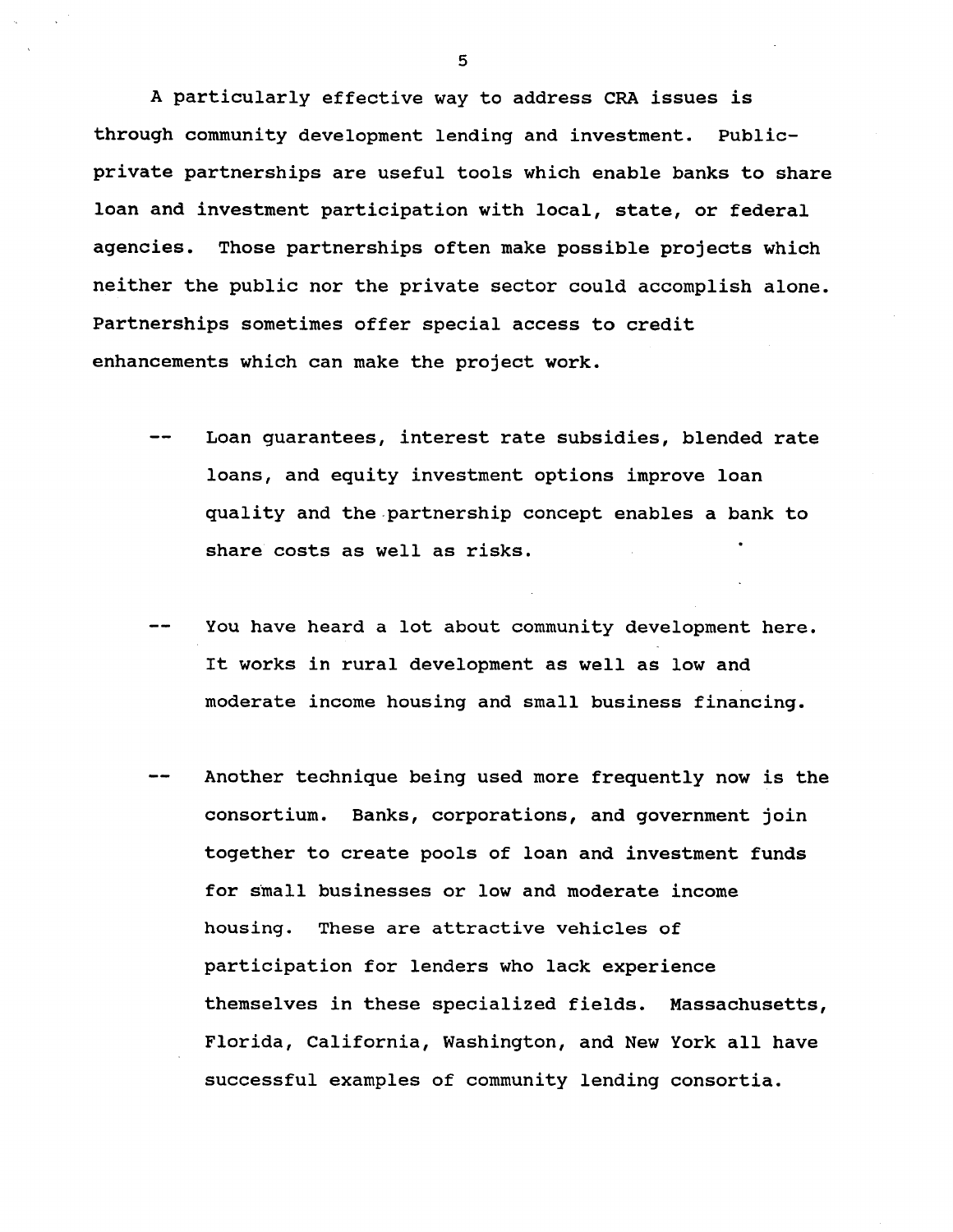**— In addition to partnerships and consortia, CDCs are useful vehicles for some banks and bank holding companies. Recently this technique has been more widely used to focus on small business development and economic revitalization to create local jobs.**

**The variety of mechanisms to create programs with greater clout and more safety for the lender put affirmative CRA programs within reach of almost every bank. But, like all bank lending programs, any CRA effort will fall short or will be disappointing as to profitability if it does not have behind it a firm commitment of financial and management resources and the participation and oversight of senior management and the directors.**

**The quality of the corporate citizenship of banks has become a topic of interest to the Congress, the media, and the general public. That interest has been fueled by public disclosure of CRA ratings and HMDA data, just at a time when confidence in banks and bankers is badly shaken by scandals, bank and S&L failures, and the cost of the Resolution Trust Corporation, and refinancing the Bank Insurance Fund.**

**While the Congress' rationale for using the banking system for social engineering is based on the public backing for deposit insurance and other aspects of the federal safety net, there is also the practical reality that most governments lack the fiscal resources to do it by themselves. In addition, there is a**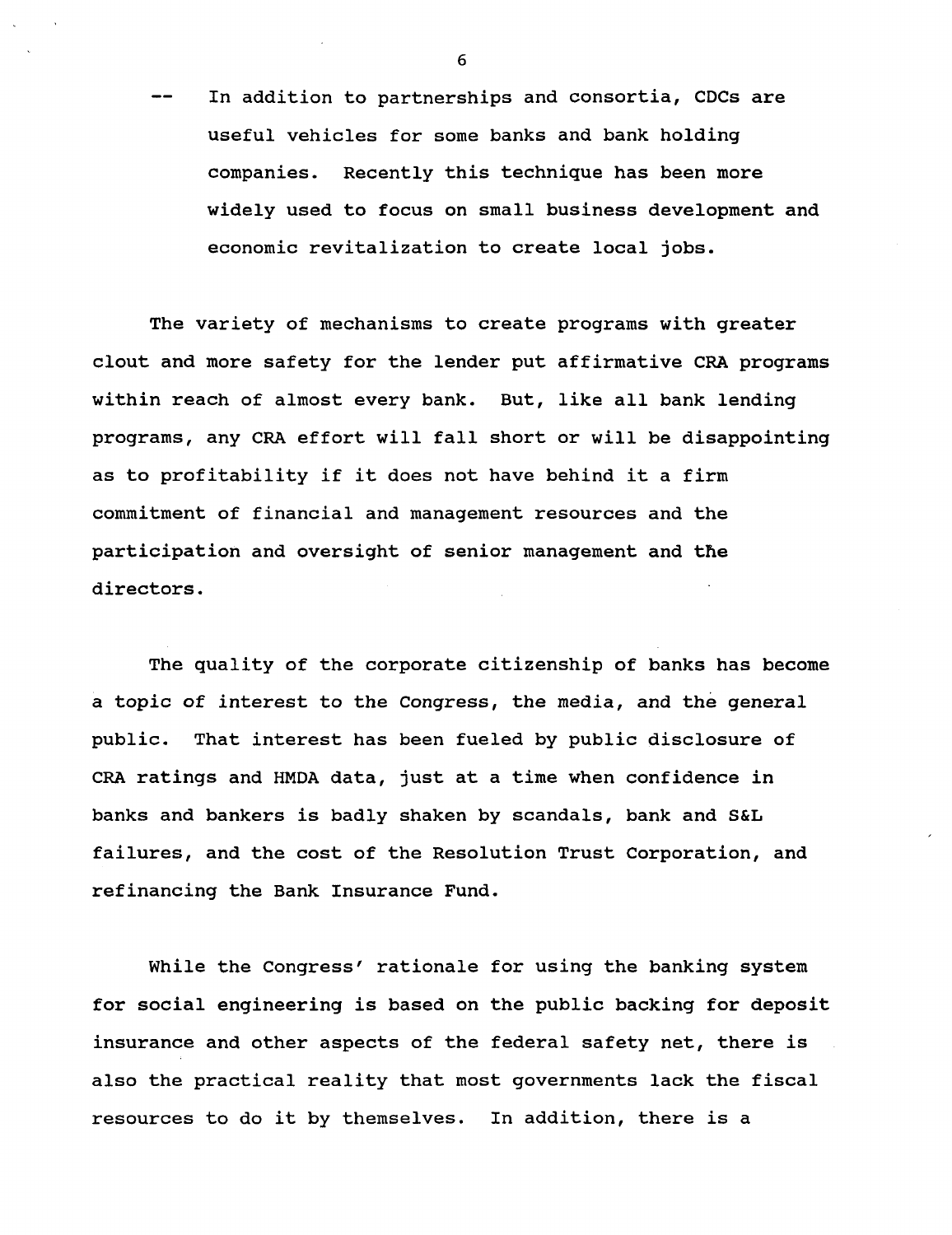**sobering realization in recent years that public housing projects on balance have been a dismal failure.**

**To put local teeth in the federal requirements many state and local governments have linked their own deposit and finance activities to banks who are active participants in community lending for housing and job-producing revitalization.**

**And the incentive carrots are not just being used by governments. The American Bar Association has decreed that its funds will only be deposited in banks with a satisfactory CRA rating. The U.S. Postal Service now advises postmasters of the CRA rating of the local banks. That information is'to be used as one of the criteria in choosing which bank the local post office will choose to deal with.**

**The HMDA data which were released last fall were broadly interpreted as confirming long-held beliefs that banks discriminated against minorities in mortgage lending. This still unconfirmed conclusion led many to question whether, in fact, banks are serving their communities properly since minorities are certainly a vital part of those communities.**

**There was an immediate outcry from interested parties for testing and investigations to determine if illegal discriminatory practices were denying minorities of access to mortgage credit. However, the evidence of the HMDA data is inconclusive since it**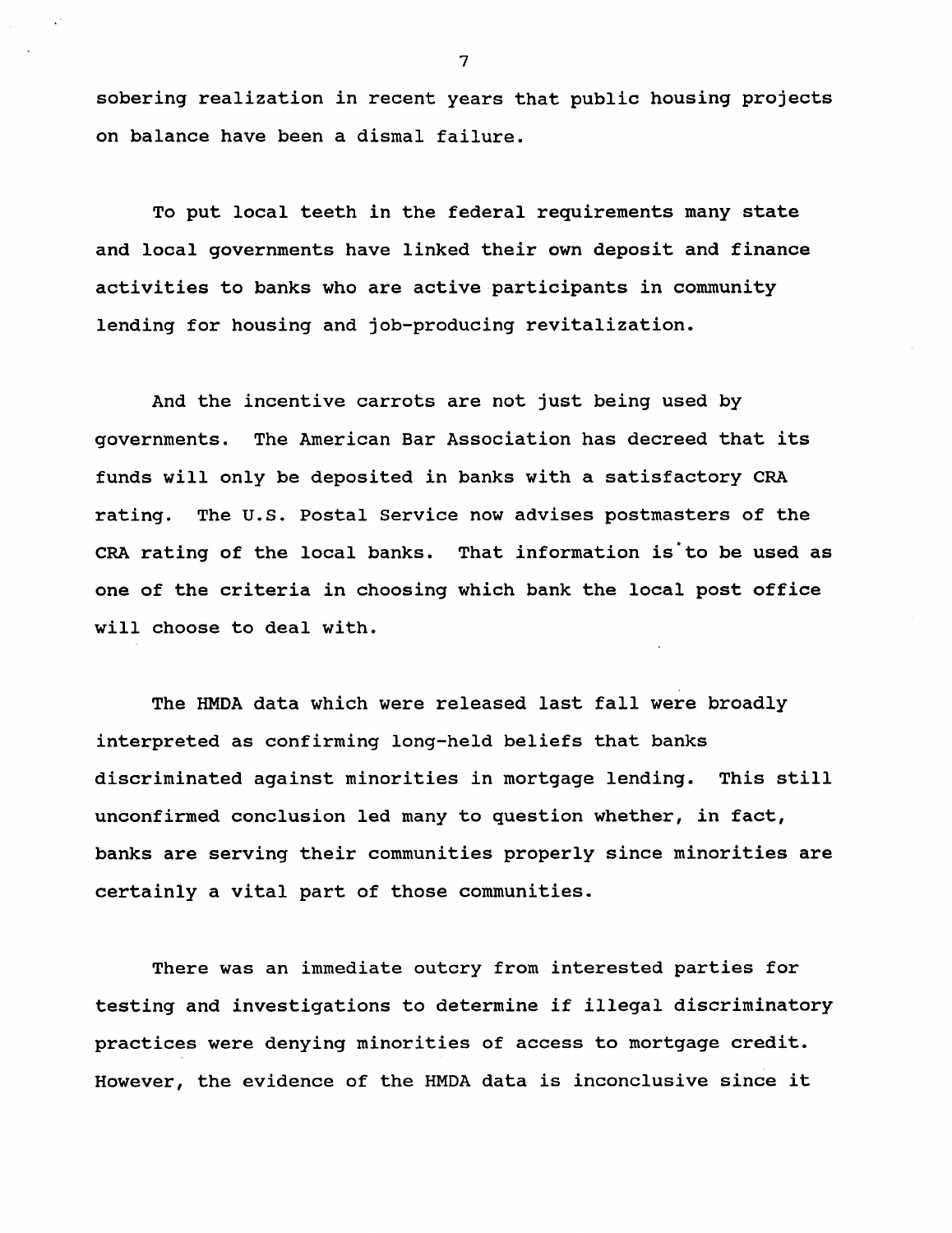**establishes only differences in denial rates between whites and minorities and not the underlying reasons.**

**Several efforts are under way to obtain the additional analytic information to determine whether discrimination is responsible for the disparity in the statistics. One study under the guidance of the Federal Reserve Bank of Boston is examining detailed information from applications and bank records to determine reasons for denial. Results will not be available for some months, but when available they may suggest additional data to be collected in the HMDA exercise or give clear direction to examiners to be on the alert for discrimination in some institutions.**

**Banks themselves have initiated some investigative and remedial actions. Some have shopped or tested their own mortgage lending operations and others, disturbed by the data, have gone into their own records to determine if decisions on mortgage applications were unfair and discriminatory.**

**The new cycle of HMDA data will be released to the banks this month and will undoubtedly be closely scrutinized by the public and the Congress as well. It will be important for banks to analyze their data and look into the underlying internal information in order to understand fully what is going on in their own institution. The process may be painful for some institutions, but in the final analysis it will help pinpoint where and whether discrimination is practiced and enable the**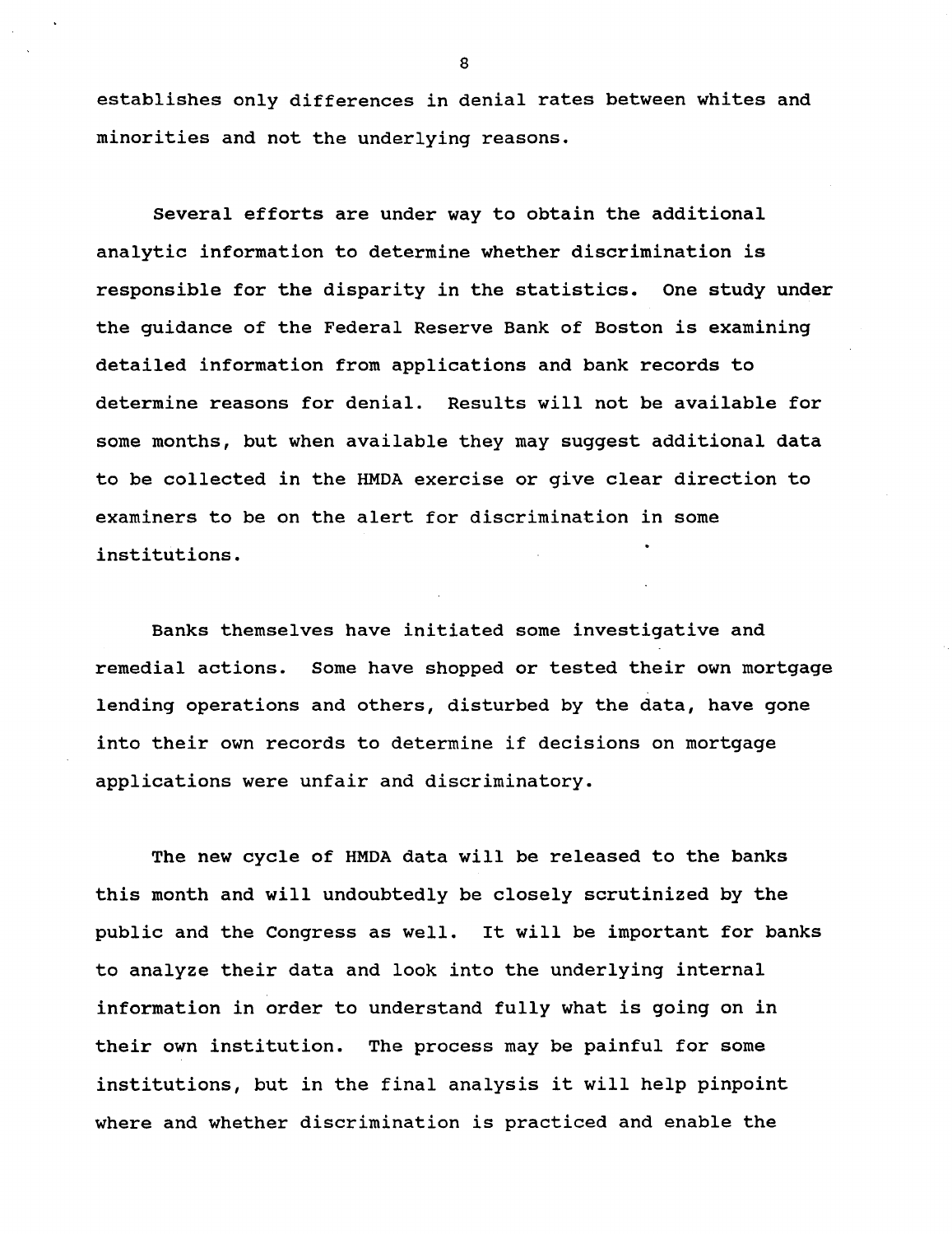**banks where it exists to clean up their act and fully comply with the laws of the land.**

**To say that all of this is of interest to Congress is probably a gross understatement. Over the past three years the Federal Reserve has testified at more hearings on CRA issues than in the entire ten-year history of the Act prior to that. The 1989 FIRREA Act required public disclosure of CRA evaluations and ratings and FDICIA requires reporting by banks of small agricultural and small business loans. All of these initiatives reflect heightened concern over the banks' role in supporting their community and now Senate Banking is scheduling a round of hearings to review recent changes to the Act and how they have been implemented.**

**Included in FDICIA is a section called the Bank Enterprise Act which would give banks lower FDIC insurance premiums if they increased their lending to low and moderate income borrowers. And lower premiums would be assessed on those banks which started or increased lifeline banking services for low income depositors. The effect of these changes on funding for the Bank Insurance Fund is potentially significant.**

**Another initiative of Senator Riegle, chairman of Senate Banking, called the Community Development Demonstration Act, would provide federal funding to help bank holding companies capitalize chartered "development banks," community development corporations, or other institutions focused exclusively on**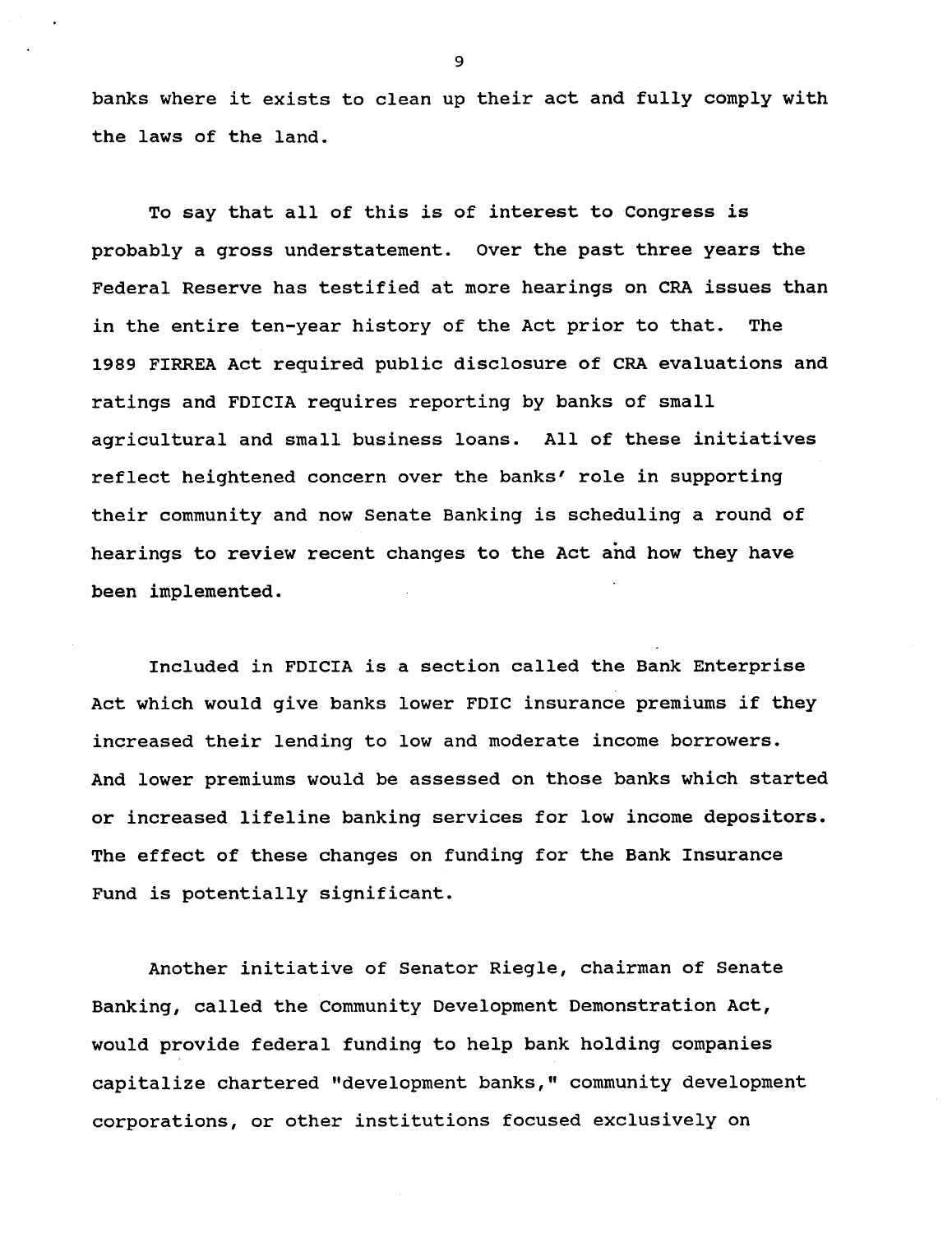**lending to low and moderate income borrowers. That bill is in the very early stages of consideration.**

**Congressional interest, then, is heightened rather than diminished and my guess is that if banks can't demonstrate that they are aggressively tackling the credit-related problems of minorities and low and moderate income citizens, Congress will legislate new specific requirements for banks to meet.**

**In that context, the role of bank supervisors is clear. We must assure compliance with existing law and regulation and we must assist the banks in understanding their obligations and how best to satisfy regulatory requirements. Obviously, an audit trail is essential and this has created a heavy burden on banks large and small. On June 17th the regulatory agencies issued revised examination procedures designed to relieve some of the burden — particularly by lessening record keeping for smaller banks. It is our job to make examiners understand and comply on their part as well. There have been other proposals to relieve smaller banks from CRA formalities and to relieve top-rated banks from application protests. But neither of these initiatives, in my opinion, will fly very far in Congress.**

**The odds are 10-1 that if we were to conduct a survey of bankers asking what federal statute and regulations they found most distasteful and burdensome, the answer would overwhelmingly be that CRA is unwanted, unneeded, and staggeringly burdensome in terms of record keeping. It would also be pointed out that**